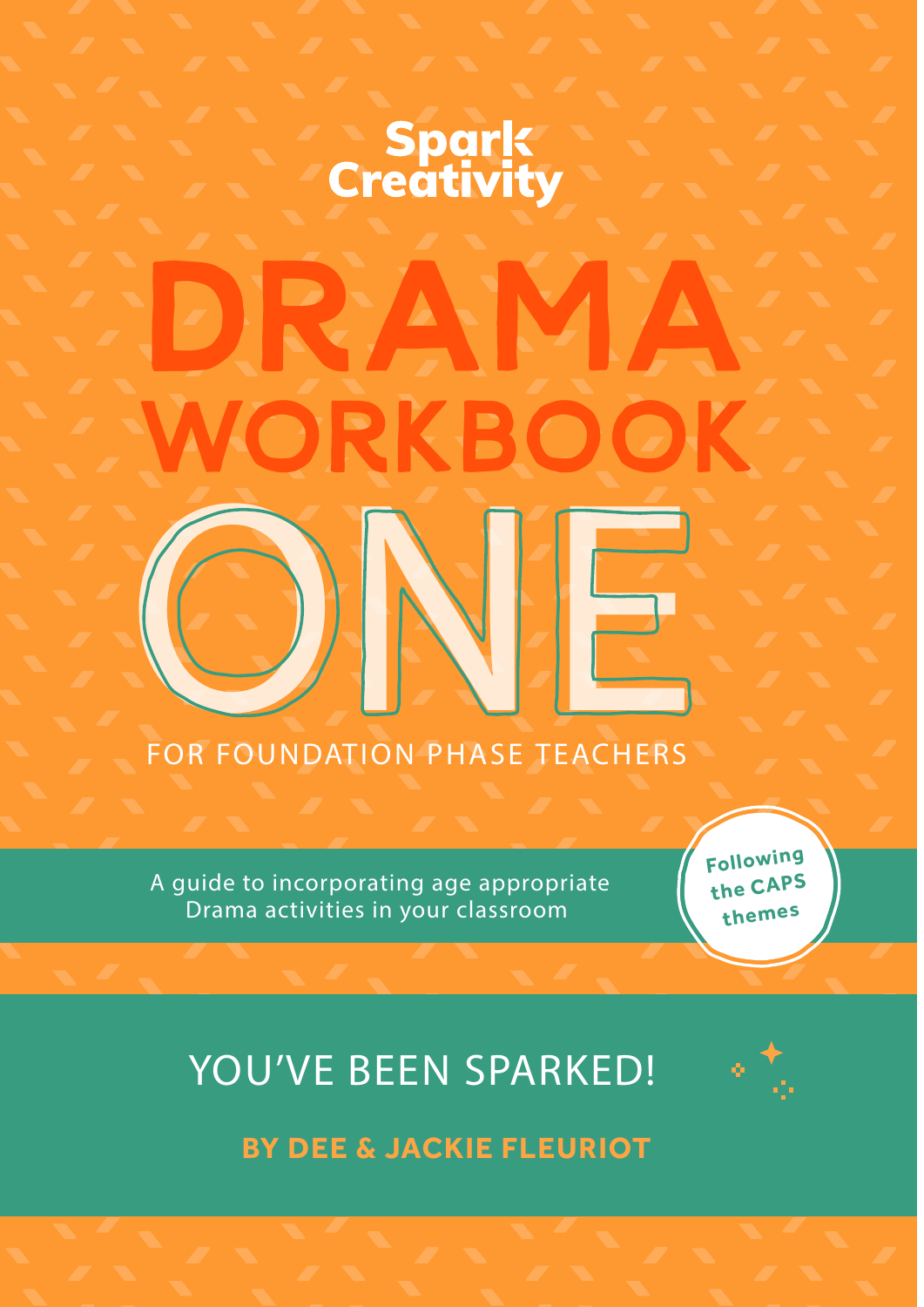Format

Each of our lessons will make use of the following format:

 $\overline{\phantom{a}}$ 

#### **WARM UP** 3-5 MINUTES

This is usually an interactive experience which draws learners into the drama lesson and prepares them for the lesson ahead.

#### **PRE-EXPERIENCE IDEAS:**

\_\_\_\_\_\_\_\_\_\_\_\_\_\_\_\_\_\_\_\_\_\_\_\_\_\_\_\_\_\_\_\_\_\_\_\_\_\_\_\_\_\_\_ \_\_\_\_\_\_\_\_\_\_\_\_\_\_\_\_\_\_\_\_\_\_\_\_\_\_\_\_\_\_\_\_\_\_\_\_\_\_\_\_\_\_\_ \_\_\_\_\_\_\_\_\_\_\_\_\_\_\_\_\_\_\_\_\_\_\_\_\_\_\_\_\_\_\_\_\_\_\_\_\_\_\_\_\_\_\_ \_\_\_\_\_\_\_\_\_\_\_\_\_\_\_\_\_\_\_\_\_\_\_\_\_\_\_\_\_\_\_\_\_\_\_\_\_\_\_\_\_\_\_ \_\_\_\_\_\_\_\_\_\_\_\_\_\_\_\_\_\_\_\_\_\_\_\_\_\_\_\_\_\_\_\_\_\_\_\_\_\_\_\_\_\_\_ \_\_\_\_\_\_\_\_\_\_\_\_\_\_\_\_\_\_\_\_\_\_\_\_\_\_\_\_\_\_\_\_\_\_\_\_\_\_\_\_\_\_\_ \_\_\_\_\_\_\_\_\_\_\_\_\_\_\_\_\_\_\_\_\_\_\_\_\_\_\_\_\_\_\_\_\_\_\_\_\_\_\_\_\_\_\_ \_\_\_\_\_\_\_\_\_\_\_\_\_\_\_\_\_\_\_\_\_\_\_\_\_\_\_\_\_\_\_\_\_\_\_\_\_\_\_\_\_\_\_

**WARM UP IDEAS:**

#### **PRE-EXPERIENCE** 5-10 MINUTES

This activity sets the 'stage' for what is to come. It serves as an introduction for the experience part of the lesson.

#### **EXPERIENCE**

10 MINUTES

This is the main part of the drama lesson. Everything before this has served as a surface level overview of the lesson. The experience gets to the fun, nittygritty of the theme at hand.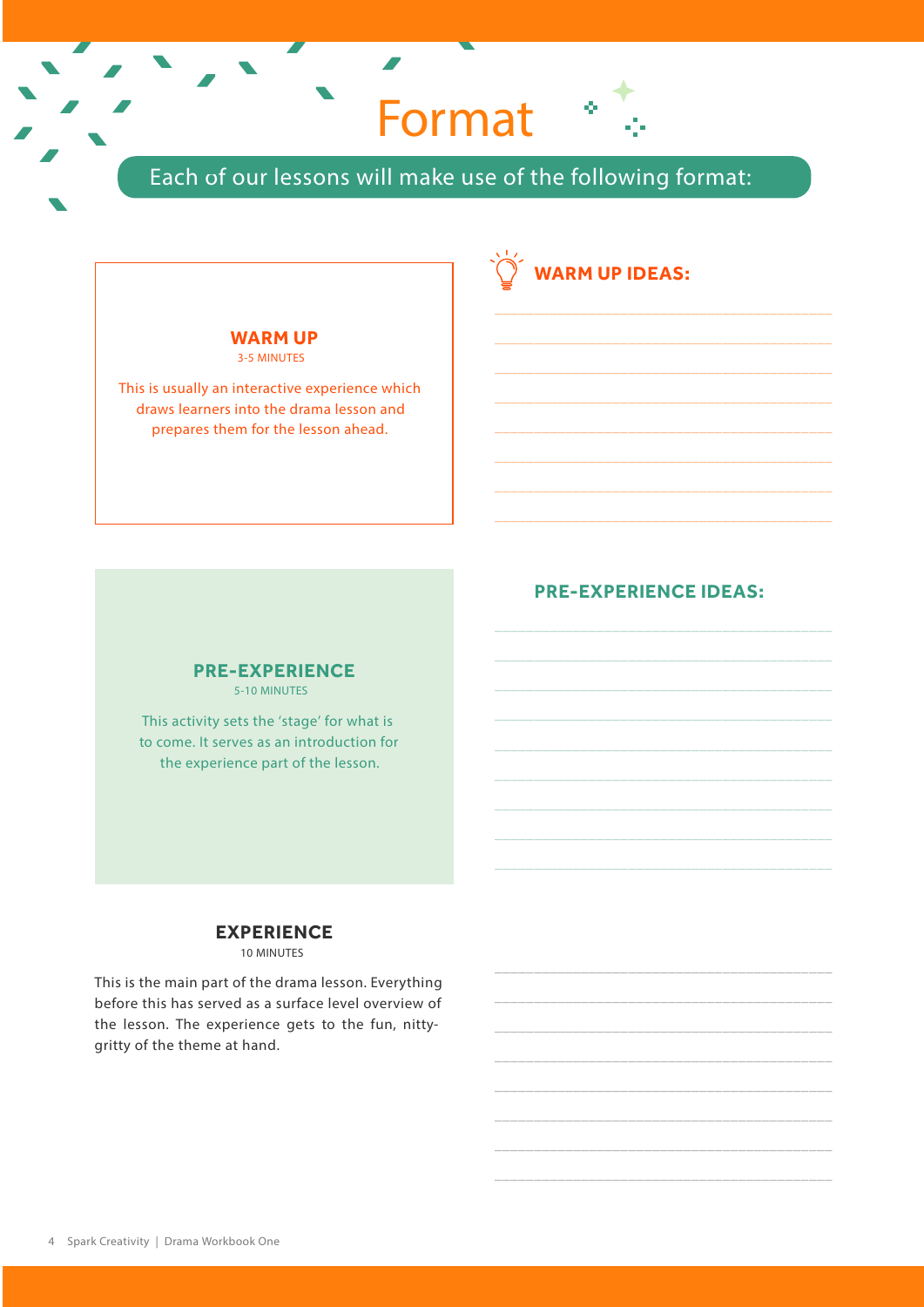

**A** 

This serves as a calming activity for the learners.

#### **WHAT YOU'LL NEED**

• This offers a list of the teaching material you'll need for the lesson.

#### **COOL DOWN IDEAS:**

\_\_\_\_\_\_\_\_\_\_\_\_\_\_\_\_\_\_\_\_\_\_\_\_\_\_\_\_\_\_\_\_\_\_\_\_\_\_\_\_\_\_\_ \_\_\_\_\_\_\_\_\_\_\_\_\_\_\_\_\_\_\_\_\_\_\_\_\_\_\_\_\_\_\_\_\_\_\_\_\_\_\_\_\_\_\_ \_\_\_\_\_\_\_\_\_\_\_\_\_\_\_\_\_\_\_\_\_\_\_\_\_\_\_\_\_\_\_\_\_\_\_\_\_\_\_\_\_\_\_ \_\_\_\_\_\_\_\_\_\_\_\_\_\_\_\_\_\_\_\_\_\_\_\_\_\_\_\_\_\_\_\_\_\_\_\_\_\_\_\_\_\_\_ \_\_\_\_\_\_\_\_\_\_\_\_\_\_\_\_\_\_\_\_\_\_\_\_\_\_\_\_\_\_\_\_\_\_\_\_\_\_\_\_\_\_\_ \_\_\_\_\_\_\_\_\_\_\_\_\_\_\_\_\_\_\_\_\_\_\_\_\_\_\_\_\_\_\_\_\_\_\_\_\_\_\_\_\_\_\_

#### **WAYS TO INCORPORATE CROSS CONTENT TEACHING**

• This offers creative ideas of extension activities you could practise before or after the drama lesson.

#### **HOW TO MAKE THE LESSON EASIER**

• This offers ideas on how to simplify the drama lesson for the younger learners.

#### **HOW TO MAKE THE LESSON MORE DIFFICULT**

• This offers ideas on how to make the lesson more challenging for the older learners.

#### **MORE WONDERFUL IDEAS:**

\_\_\_\_\_\_\_\_\_\_\_\_\_\_\_\_\_\_\_\_\_\_\_\_\_\_\_\_\_\_\_\_\_\_\_\_\_\_\_\_\_\_\_\_\_\_\_\_\_\_\_\_\_\_\_\_\_\_\_\_\_\_\_\_\_\_\_\_\_\_\_\_\_\_\_\_\_\_\_\_\_\_\_\_\_\_\_\_\_\_\_\_\_\_\_ \_\_\_\_\_\_\_\_\_\_\_\_\_\_\_\_\_\_\_\_\_\_\_\_\_\_\_\_\_\_\_\_\_\_\_\_\_\_\_\_\_\_\_\_\_\_\_\_\_\_\_\_\_\_\_\_\_\_\_\_\_\_\_\_\_\_\_\_\_\_\_\_\_\_\_\_\_\_\_\_\_\_\_\_\_\_\_\_\_\_\_\_\_\_\_ \_\_\_\_\_\_\_\_\_\_\_\_\_\_\_\_\_\_\_\_\_\_\_\_\_\_\_\_\_\_\_\_\_\_\_\_\_\_\_\_\_\_\_\_\_\_\_\_\_\_\_\_\_\_\_\_\_\_\_\_\_\_\_\_\_\_\_\_\_\_\_\_\_\_\_\_\_\_\_\_\_\_\_\_\_\_\_\_\_\_\_\_\_\_\_ \_\_\_\_\_\_\_\_\_\_\_\_\_\_\_\_\_\_\_\_\_\_\_\_\_\_\_\_\_\_\_\_\_\_\_\_\_\_\_\_\_\_\_\_\_\_\_\_\_\_\_\_\_\_\_\_\_\_\_\_\_\_\_\_\_\_\_\_\_\_\_\_\_\_\_\_\_\_\_\_\_\_\_\_\_\_\_\_\_\_\_\_\_\_\_ \_\_\_\_\_\_\_\_\_\_\_\_\_\_\_\_\_\_\_\_\_\_\_\_\_\_\_\_\_\_\_\_\_\_\_\_\_\_\_\_\_\_\_\_\_\_\_\_\_\_\_\_\_\_\_\_\_\_\_\_\_\_\_\_\_\_\_\_\_\_\_\_\_\_\_\_\_\_\_\_\_\_\_\_\_\_\_\_\_\_\_\_\_\_\_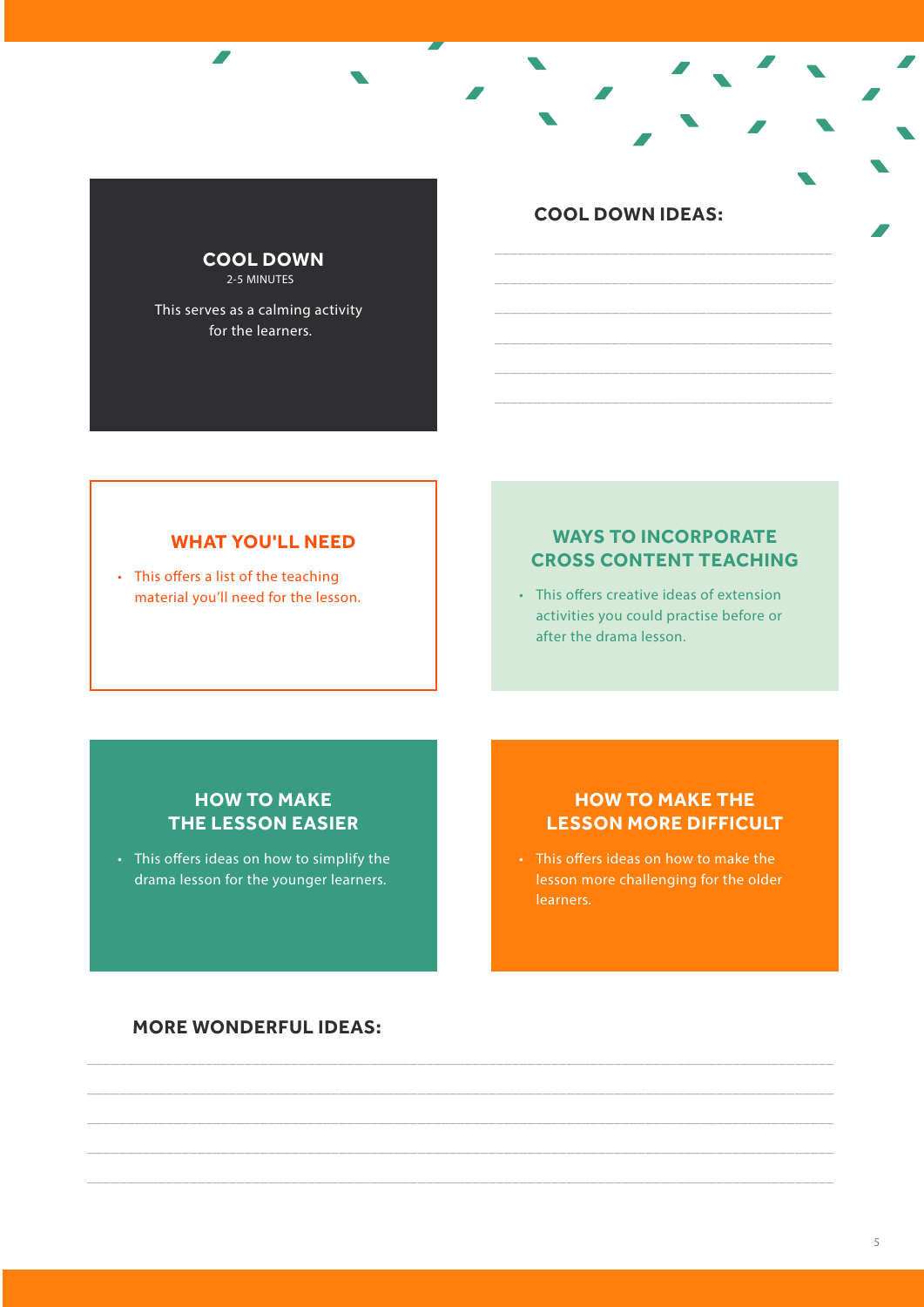### DANCE & BODY MOVEMENT

Spring



#### **ASK THE CLASS TO:**

- Jump like they have springs stuck underneath both of their feet.
- Jump like they have a spring under one foot.
- Jump like they have a spring under the other foot.
- Position themselves on their hands and knees and move as though they have springs stuck underneath their hands.



#### **PRE-EXPERIENCE** 5-10 MINUTES

Tell the learners they are all seeds. You (the teacher) are planting the seeds. Dig a hole and ask the 'seeds' to roll into the hole. Then, put soil over the seeds and water them.

#### **NARRATE THE FOLLOWING:**

"*The sun comes out and the seeds begin to grow. First, they sprout a tiny shoot, then another shoot. The whole plant continues to grow slowly - taller and wider until nally it blooms.*" You can prompt learners to pop out one arm or leg at a time, followed by the rest of the body as you speak.



#### **EXPERIENCE**

10 MINUTES

Ask the class to come up with an array of dance moves / steps to the title, " *A Spring in my Step.*" Each move should be to the count of eight.

#### **DANCE MOVE IDEAS:**

• The Dab (search internet for reference)

**MY WARM UP IDEAS:**

- Orange justice (search internet for reference)
- Floss (search internet for reference)
- Side step (step left to right then right to left)
- Wave arms
- Jump sideways
- Wiggle your hips
- The chicken dance

Choose music with a good beat (e.g. *"Sunshine in My Pocket"* by Justin Timberlake) and lead the class using the steps your learners created.

Final performance: Give the students props and costumes and perform the dance (same moves, new song e.g. *"Happy"* by Pharrell Williams) one last time to an imaginary audience.

\_\_\_\_\_\_\_\_\_\_\_\_\_\_\_\_\_\_\_\_\_\_\_\_\_\_\_\_\_\_\_\_\_\_\_\_\_\_\_\_\_\_\_ \_\_\_\_\_\_\_\_\_\_\_\_\_\_\_\_\_\_\_\_\_\_\_\_\_\_\_\_\_\_\_\_\_\_\_\_\_\_\_\_\_\_\_ \_\_\_\_\_\_\_\_\_\_\_\_\_\_\_\_\_\_\_\_\_\_\_\_\_\_\_\_\_\_\_\_\_\_\_\_\_\_\_\_\_\_\_ \_\_\_\_\_\_\_\_\_\_\_\_\_\_\_\_\_\_\_\_\_\_\_\_\_\_\_\_\_\_\_\_\_\_\_\_\_\_\_\_\_\_\_ \_\_\_\_\_\_\_\_\_\_\_\_\_\_\_\_\_\_\_\_\_\_\_\_\_\_\_\_\_\_\_\_\_\_\_\_\_\_\_\_\_\_\_

## **MY EXPERIENCE NOTES:**

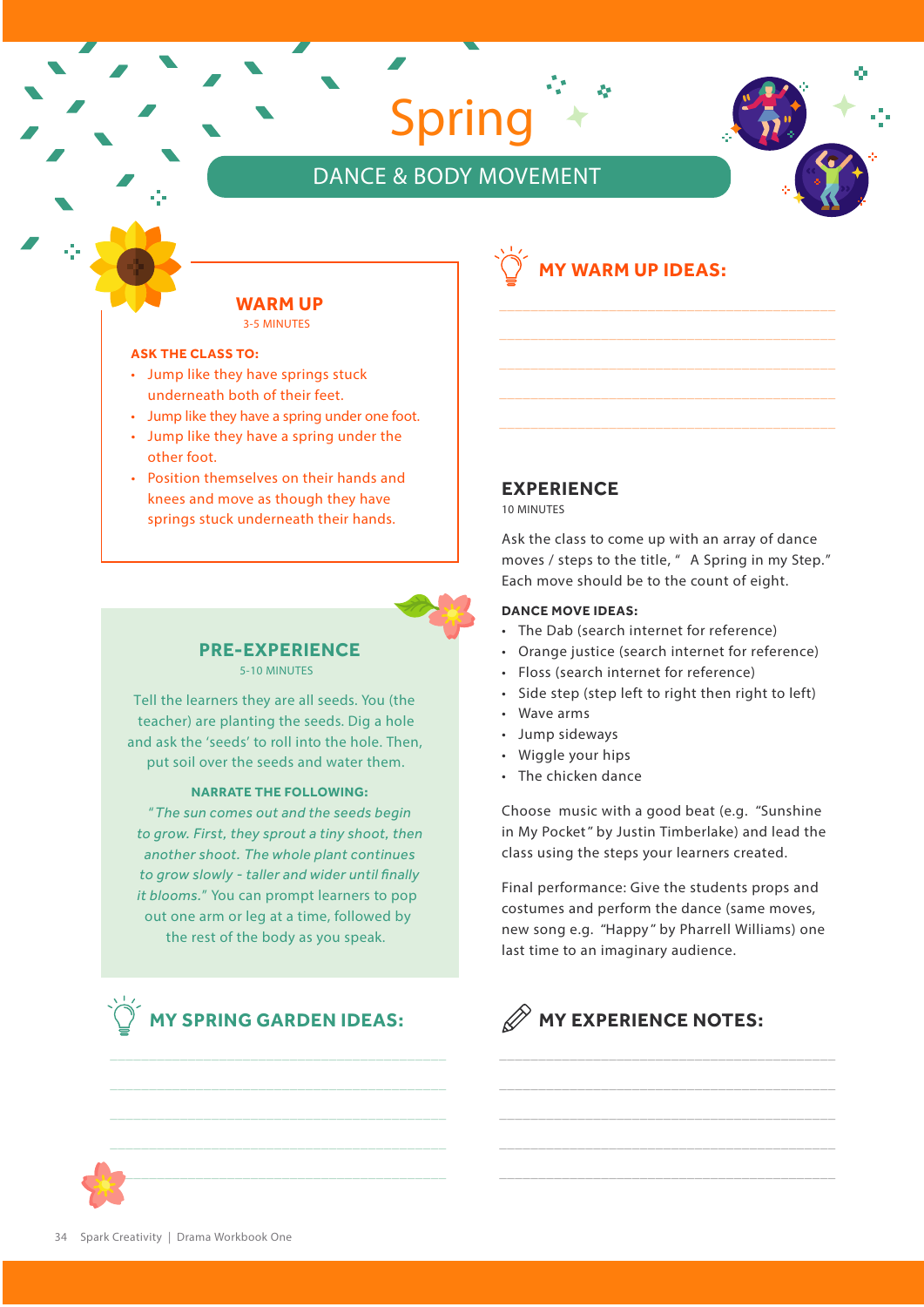

#### **COOL DOWN**  2-5 MINUTES

ENCOURAGE THE LEARNERS TO DO THE FOLLOWING:

Stretch up like the tallest tree, then slowly roll down and lie on your backs. Close your eyes and feel the breeze on your face. Imagine the green leaves and colourful flowers dancing on the tree above you.

\_\_\_\_\_\_\_\_\_\_\_\_\_\_\_\_\_\_\_\_\_\_\_\_\_\_\_\_\_\_\_\_\_\_\_\_\_\_\_\_\_\_\_ \_\_\_\_\_\_\_\_\_\_\_\_\_\_\_\_\_\_\_\_\_\_\_\_\_\_\_\_\_\_\_\_\_\_\_\_\_\_\_\_\_\_\_ \_\_\_\_\_\_\_\_\_\_\_\_\_\_\_\_\_\_\_\_\_\_\_\_\_\_\_\_\_\_\_\_\_\_\_\_\_\_\_\_\_\_\_ \_\_\_\_\_\_\_\_\_\_\_\_\_\_\_\_\_\_\_\_\_\_\_\_\_\_\_\_\_\_\_\_\_\_\_\_\_\_\_\_\_\_\_ \_\_\_\_\_\_\_\_\_\_\_\_\_\_\_\_\_\_\_\_\_\_\_\_\_\_\_\_\_\_\_\_\_\_\_\_\_\_\_\_\_\_\_ \_\_\_\_\_\_\_\_\_\_\_\_\_\_\_\_\_\_\_\_\_\_\_\_\_\_\_\_\_\_\_\_\_\_\_\_\_\_\_\_\_\_\_ \_\_\_\_\_\_\_\_\_\_\_\_\_\_\_\_\_\_\_\_\_\_\_\_\_\_\_\_\_\_\_\_\_\_\_\_\_\_\_\_\_\_\_

## **COOL DOWN IDEAS:**

#### **WHAT YOU'LL NEED**

- Props and costumes for the final performance
- Two songs ( *"Sunshine in My Pocket"* by Justin Timberlake, and *"Happy"* by Pharrell Williams)

#### **HOW TO MAKE THE LESSON EASIER**

- Have some pre-established dance moves ready in case your class is shy about sharing ideas.
- Lead the dance with vocal and physical instructions e.g. " *Step left.*" Say it out loud and take the step.

#### **WAYS TO INCORPORATE CROSS CONTENT TEACHING**

• Facilitate an artwork lesson whereby your learners glue seeds onto paper and form a design.

#### **HOW TO MAKE THE LESSON MORE DIFFICULT**

• Find faster music to do the dance to or put the class into two groups and create a 'dance-off'.

\_\_\_\_\_\_\_\_\_\_\_\_\_\_\_\_\_\_\_\_\_\_\_\_\_\_\_\_\_\_\_\_\_\_\_\_\_\_\_\_\_\_\_\_\_\_\_\_\_\_\_\_\_\_\_\_\_\_\_\_\_\_\_\_\_\_\_\_\_\_\_\_\_\_\_\_\_\_\_\_\_\_\_\_\_\_\_\_\_\_\_\_\_\_\_ \_\_\_\_\_\_\_\_\_\_\_\_\_\_\_\_\_\_\_\_\_\_\_\_\_\_\_\_\_\_\_\_\_\_\_\_\_\_\_\_\_\_\_\_\_\_\_\_\_\_\_\_\_\_\_\_\_\_\_\_\_\_\_\_\_\_\_\_\_\_\_\_\_\_\_\_\_\_\_\_\_\_\_\_\_\_\_\_\_\_\_\_\_\_\_